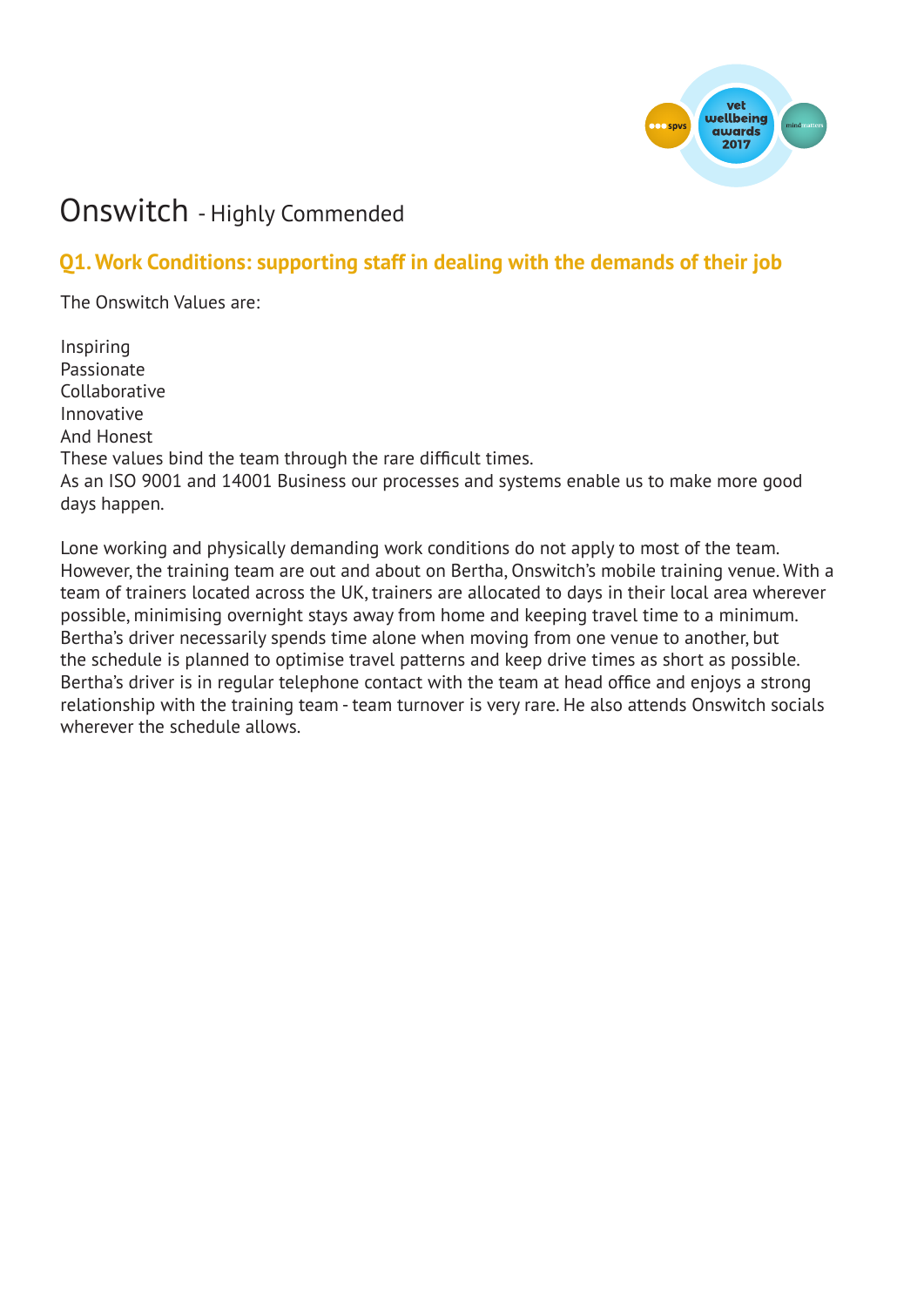#### **Q2. Balanced Workload: supporting work-life balance**

The Onswitch team are not required to be on-call, although all do have access to work emails from home, enabling them to undertake occasional work outside normal hours if required. This is not expected and is not the norm for the head office team, although the nature of the training roles means that often trainers will undertake admin in the evenings and weekends - all work with Onswitch part-time and most have other practice-related roles so value this flexibility.

There is no clocking in and out of the office, and trainers are trusted to account for their own time - roles are reviewed regularly to ensure that they fit with contracted hours. Of course, there are times when workloads are heavier, and the team are sometimes required to attend veterinary congresses at weekends. In such cases, Time Off In Lieu is given and event attendance is shared out amongst the team.

Everyone working at Onswitch is given his or her birthday off as an extra day's holiday (or the closest Monday or Friday if it falls at the weekend!)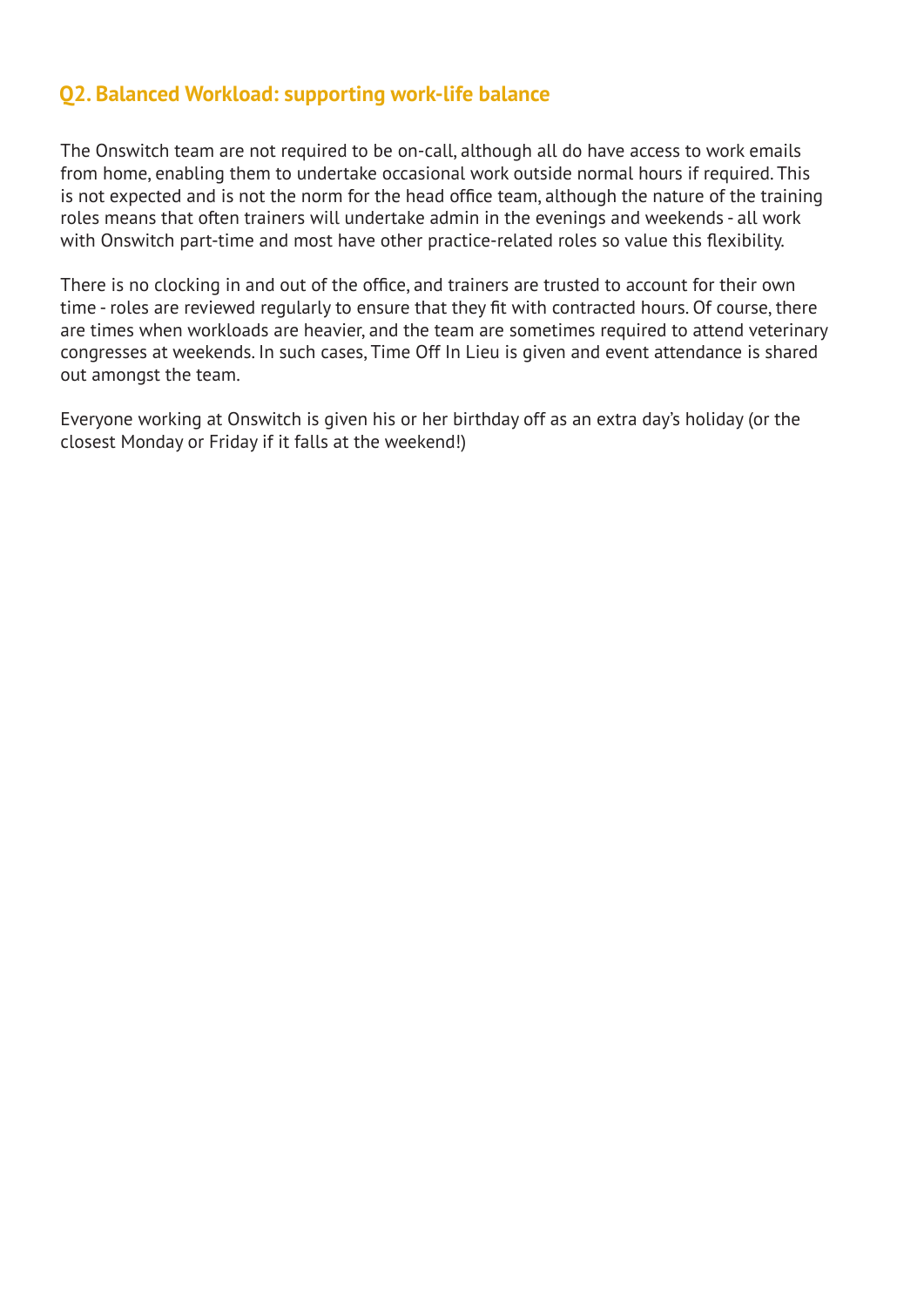#### **Q3. Relationships at Work: fostering effective working relationships**

All new starters at head office are taken out for a team dinner in Grantham within the first couple of weeks of starting work, paid for by the company. This includes interns and BEMS students great emphasis is placed on bonding the team together to foster strong and effective working relationships. The same happens when they leave (and many subsequently return to undertake contracted work at Onswitch.)

A comprehensive induction programme ensures new starters meet everyone early on, spending time with each department in order to appreciate their responsibilities and potential challenges. The open-door office policy and communal kitchen area (permanently stocked with tea, coffee and biscuits) make it easy to catch up with colleagues regularly away from the desk. A shared love of cake throughout the team means that each week somebody brings in treats for the team to share, usually posted on Onswitch's Facebook page to allow for external praise too!

Coaching and mentoring visiting BEMS students and new starters builds confidence and selfworth amongst the core Onswitch team, allowing them to display knowledge and develop new skills themselves.

All members of the Onswitch team join one or both of two closed Facebook groups, allowing field and office-based associates to connect daily on both personal and work matters.

The annual Cx Congress run by Onswitch's Cxclub is organised and attended by the whole team - everyone plays a part in its planning, delivery and success. One team working towards one goal, one purpose. In essence Cx Congress works as an Onswitch team building exercise as well as a showcase for the team's organisational talents.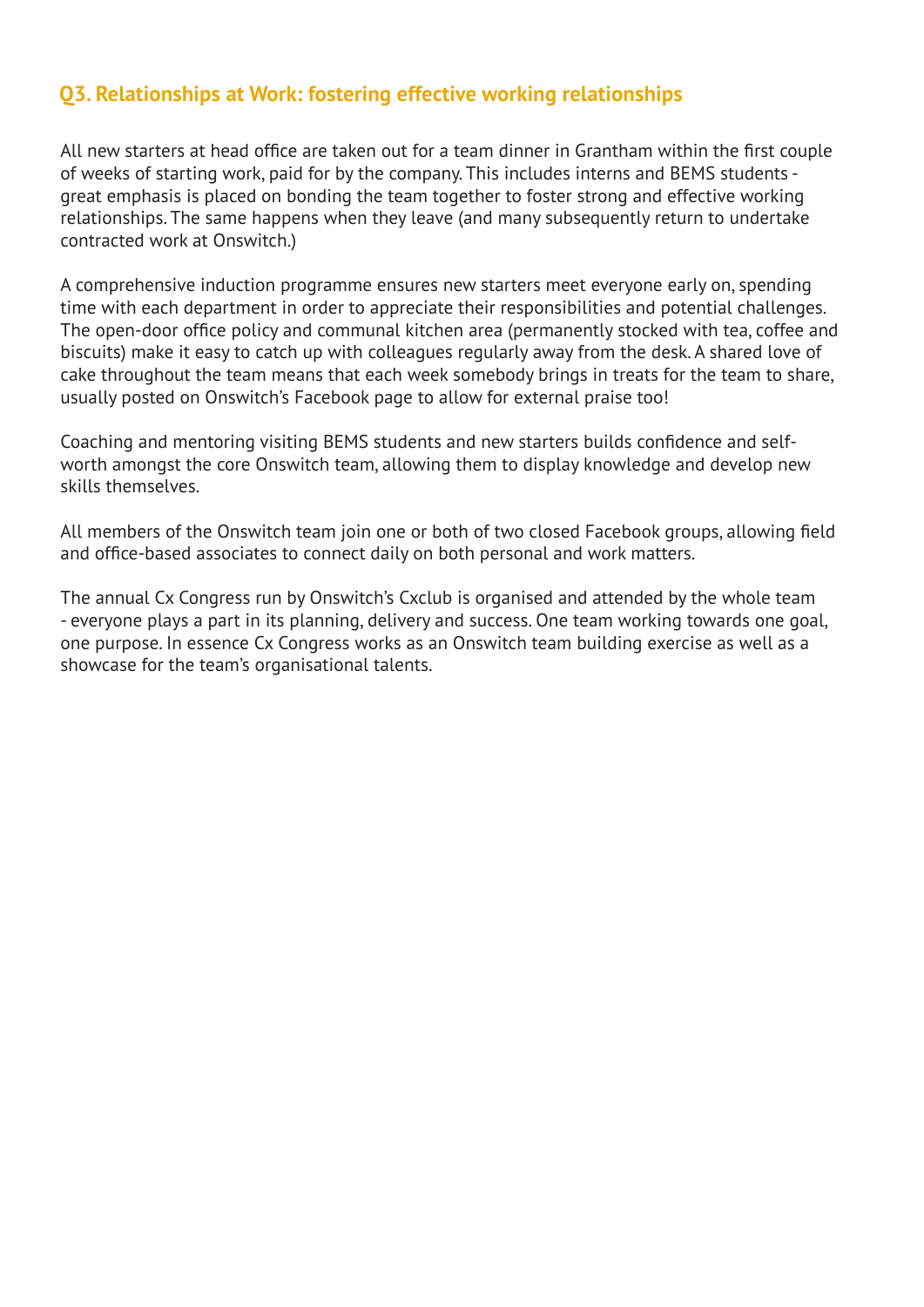### **Q4. Personal & Career Development: enabling staff to work effectively**

Every member of the team has a clear job description, detailing role responsibilities and giving clarity. Annual appraisals are undertaken with line managers, providing structured feedback and setting SMART objectives for the coming year. In addition, the open culture ('Honest' is one of Onswitch's five values) encourages daily informal feedback and recognition of a job well done.

Due credit is given for good work and valuable input - members of the team at every level, including interns, are able to present their work to clients and any input behind the scenes is always acknowledged. Facebook posts regularly praise team members who have delivered particular successes.

ISO9001 accreditation ensures all business processes are documented and clear - in the event of holiday or sickness cover, colleagues are able to follow robust processes in order to enable them to work effectively on projects. ISO9001 accreditation removes the burden on people to take potentially stressful responsibility in unfamiliar circumstances, providing clarity and structure. CPD and personal development are actively encouraged, with courses and related external qualifications (e.g. Chartered Institute of Marketing certification) funded by Onswitch when identified as a development need.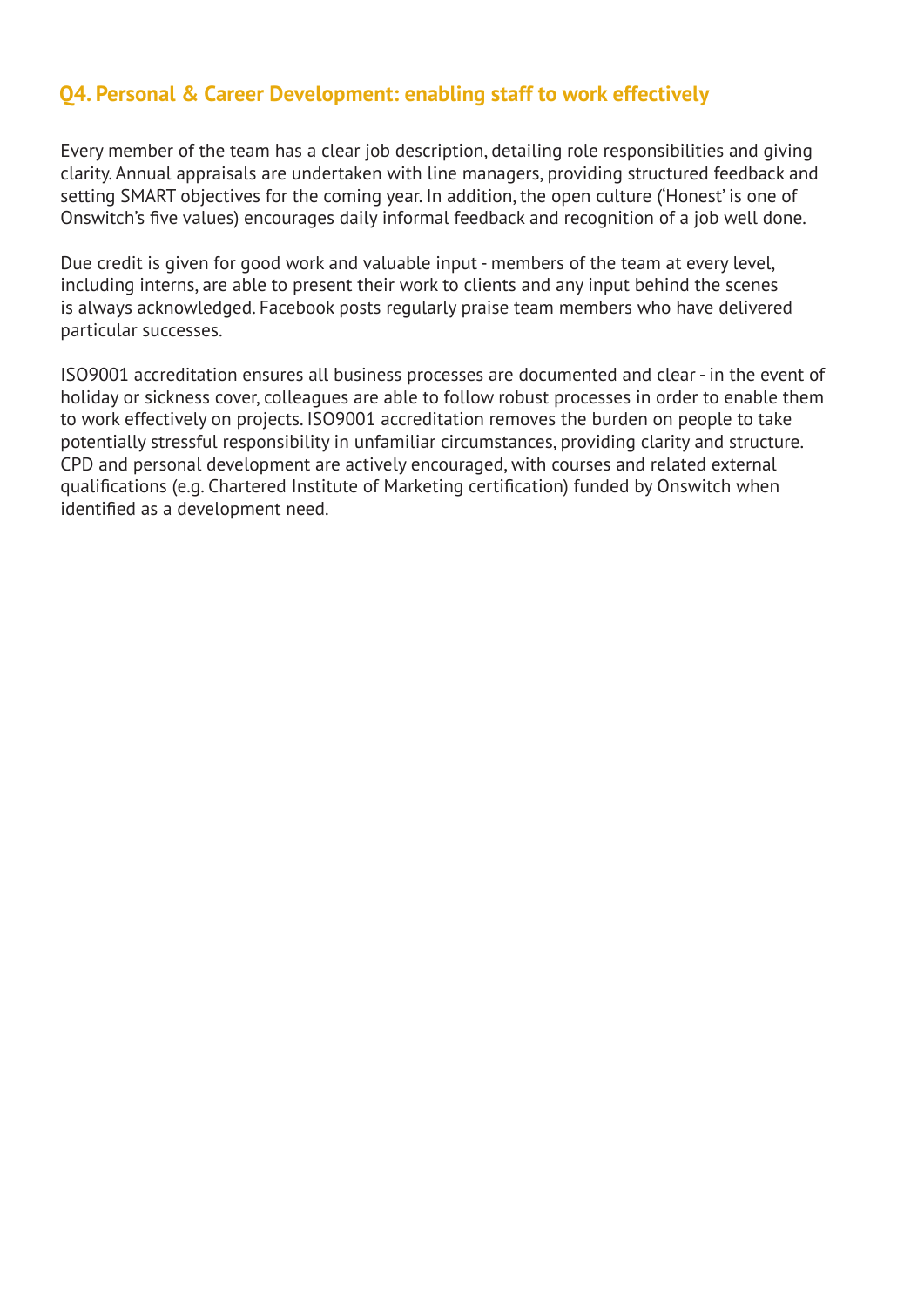#### **Q5. Control at Work: enabling staff to have a say in their work**

The open and collaborative (another of Onswitch's five values) flat business structure means that everyone feels comfortable to have his or her say. The managing director is in the office regularly and is a daily presence in every team member's day - she can always be contacted and encourages everyone to input his or her ideas. Informal meetings take place daily in the communal kitchen and regular team meetings at head office allow everyone to have their voice heard - problems don't build up or get swept away. Trainers also communicate regularly with each other and call on support from managers when required - following a difficult day of training when delegates were rather negative and obstructive, the Managing Director called the client personally the next day and improvements were immediately evident.

Team surveys collect Gallup 12 data - another is imminent but the last one a year ago returned excellent engagement scores for the Onswitch team.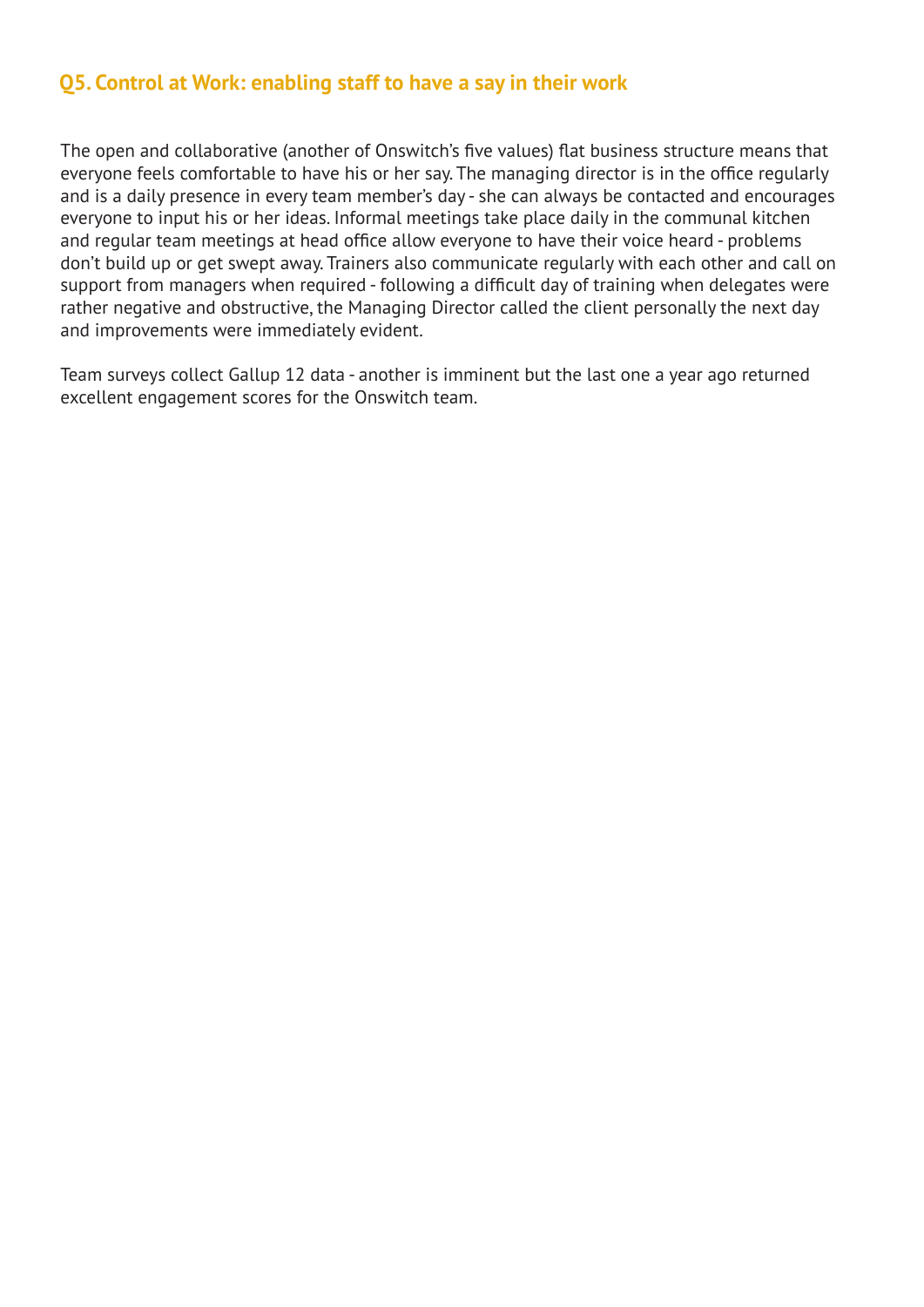### **Q6. Communication at Work**

The team leader system in place at Onswitch ensures that information is distilled down quickly and accurately to everyone.

Onswitch newsletters are distributed on an ad hoc basis, such as during times of change. Onswitch produces a quarterly magazine, Footfall, which is distributed throughout the veterinary profession and all team members contribute news and updates.

Onswitch has two closed Facebook groups, one for the entire team and one for the trainers - people share news, thoughts and suggestions in this open forum and can see others being thanked and recognised.

Every member of the team receives a personal card and gift as thanks from the business's owners at key times of the year - an Easter Egg and a Christmas present at the team's festive lunchtime meal out.